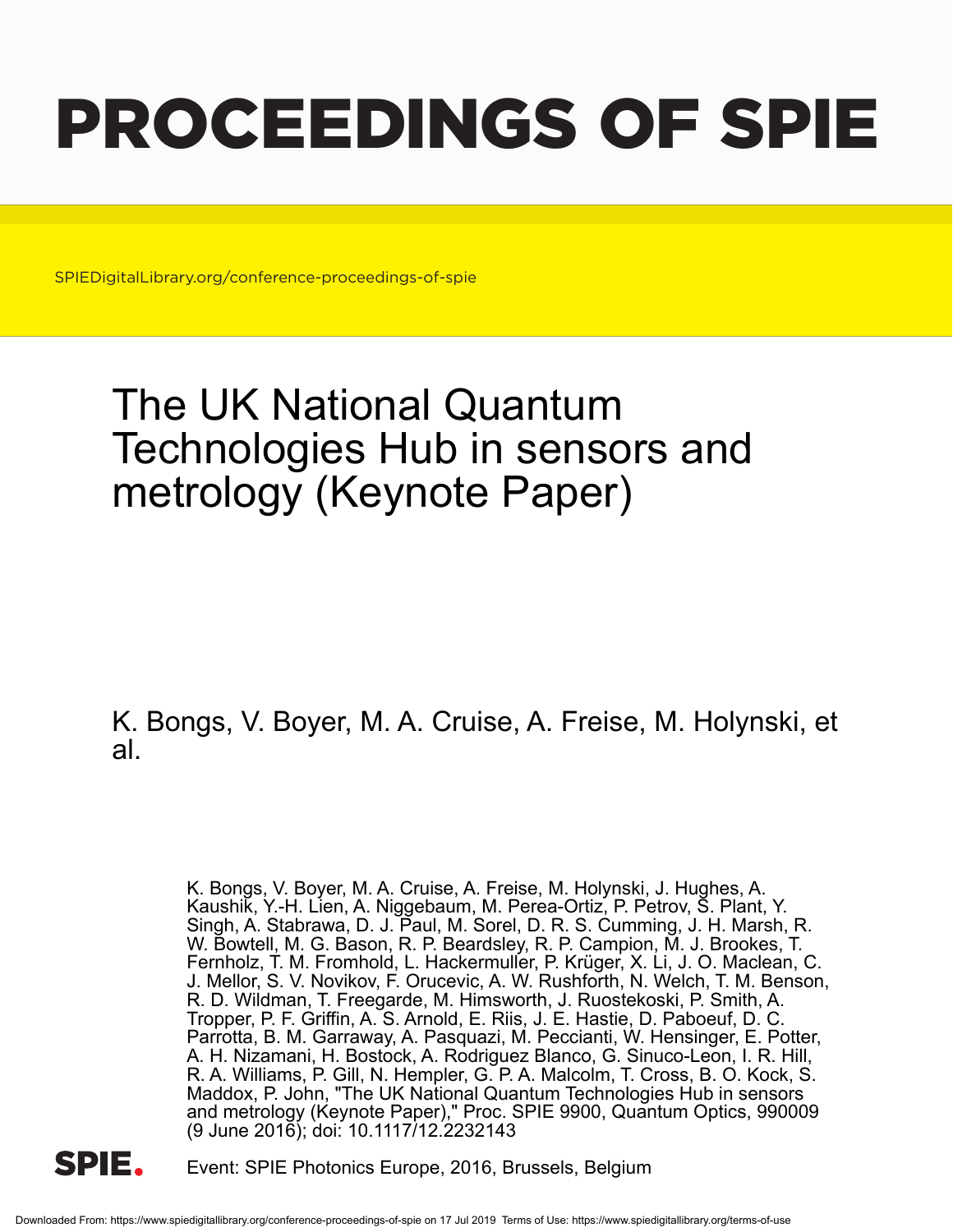# **The UK National Quantum Technology Hub in Sensors and Metrology**

K. Bongs<sup>\*a</sup>, V. Boyer<sup>a</sup>, M.A. Cruise<sup>a</sup>, A. Freise<sup>a</sup>, M. Holynski<sup>a</sup>, J. Hughes<sup>a</sup>, A. Kaushik<sup>a</sup>, Y.-H. Lien<sup>a</sup>, A. Niggebaum<sup>a</sup>, M. Perea-Ortiz<sup>a</sup>, P. Petrov<sup>a</sup>, S. Plant<sup>a</sup>, Y. Singh<sup>a</sup>, A. Stabrawa<sup>a</sup>, D. J. Paul<sup>b</sup>, M. Sorel<sup>b</sup>, D.R.S. Cumming<sup>b</sup>, J.H. Marsh<sup>b</sup>, R.W. Bowtell<sup>c</sup>, M.G. Bason<sup>c</sup>, R.P. Beardsley<sup>c</sup>, R.P. Campion<sup>c</sup>, M.J. Brookes<sup>c</sup>, T. Fernholz<sup>c</sup>, T.M. Fromhold<sup>c</sup>, L. Hackermuller<sup>c</sup>, P. Krüger<sup>c</sup>, X. Li<sup>c</sup>, J.O. Maclean<sup>c</sup>, C.J. Mellor<sup>c</sup>, S.V. Novikov<sup>c</sup>, F. Orucevic<sup>c</sup>, A.W. Rushforth<sup>c</sup>, N. Welch<sup>c</sup>, T.M. Benson<sup>d</sup>, R.D. Wildman<sup>e</sup>, T. Freegarde<sup>f</sup>, M. Himsworth<sup>f</sup>, J. Ruostekoski<sup>g</sup>, P. Smith<sup>h</sup>, A. Tropper<sup>f</sup>, P. F. Griffin<sup>i</sup>, A. S. Arnold<sup>i</sup>, E. Riis<sup>i</sup>, J. E. Hastie<sup>j</sup>, D. Pabœuf<sup>j</sup>, D. C. Parrotta<sup>j</sup>, B.M.Garraway<sup>k</sup>, A.Pasquazi<sup>k</sup>, M. Peccianti<sup>k</sup>, W.Hensinger<sup>k</sup>, E. Potter<sup>k</sup>, A.H. Nizamani<sup>k</sup>, H. Bostock<sup>k</sup>, A. Rodriguez Blanco<sup>k</sup>, G. Sinuco-León<sup>k,</sup> I. R. Hill<sup>l</sup>, R.A. Williams<sup>1</sup>, P. Gill<sup>1</sup>, N. Hempler<sup>m</sup>, G. P. A. Malcolm<sup>m</sup>, T. Cross<sup>n</sup>, B. O. Kock<sup>n</sup>, S. Maddox<sup>n</sup>, P. John<sup>n</sup>

<sup>a</sup>Midlands Ultracold Atom Research Centre, Physics and Astronomy, University of Birmingham, Birmingham B15 2TT, UK; <sup>b</sup>School of Engineering, University of Glasgow, Rankine Building, Oakfield Avenue, Glasgow, G12 8LT, UK; 'School of Physics and Astronomy, University of Nottingham, Nottingham NG7 2RD, UK; <sup>d</sup>George Green Institute for Electromagnetics Research, University of Nottingham, University Park, Nottingham, UK; <sup>e</sup>Additive Manufacturing and 3D Printing Research Group, Faculty of Engineering, University of Nottingham, Nottingham NG7 2RD, UK; <sup>f</sup>School of Physics & Astronomy, University of Southampton, Highfield, Southampton SO17 1BJ, UK; <sup>g</sup>School of Mathematical Sciences, University of Southampton, Highfield, Southampton SO17 1BJ, UK; <sup>h</sup>Optoelectronics Research Centre, University of Southampton, Highfield, Southampton SO17 1BJ, UK; <sup>i</sup>Physics, University of Strathclyde, Glasgow G4 0NG, UK; <sup>j</sup>Institute of Photonics, Dept. of Physics, University of Strathclyde, Glasgow, G1 1RD, UK; <sup>k</sup>Dept. of Physics and Astronomy, University of Sussex, Falmer Brighton, BN1 9QJ, UK; <sup>1</sup>National Physical Laboratory, Teddington, TW11 0LW, UK; "M Squared Lasers Ltd, 1 Kelvin Campus, West of Scotland Science Park, Maryhill Road, Glasgow, G20 0SP, UK; <sup>n</sup>e2v, 106 Waterhouse Lane, Chelmsford, Essex, England, CM1 2QU, UK.

# **ABSTRACT**

The UK National Quantum Technology Hub in Sensors and Metrology is one of four flagship initiatives in the UK National of Quantum Technology Program. As part of a 20-year vision it translates laboratory demonstrations to deployable practical devices, with game-changing miniaturized components and prototypes that transform the state-ofthe-art for quantum sensors and metrology. It brings together experts from the Universities of Birmingham, Glasgow, Nottingham, Southampton, Strathclyde and Sussex, NPL and currently links to over 15 leading international academic institutions and over 70 companies to build the supply chains and routes to market needed to bring 10–1000x improvements in sensing applications. It seeks, and is open to, additional partners for new application development and creates a point of easy open access to the facilities and supply chains that it stimulates or nurtures.

**Keywords:** Quantum technology, atom interferometry, atomic clocks, gravity sensors, magnetic sensors, quantum optics

Quantum Optics, edited by Jürgen Stuhler, Andrew J. Shields, Proc. of SPIE Vol. 9900 990009 · © 2016 SPIE · CCC code: 0277-786X/16/\$18 · doi: 10.1117/12.2232143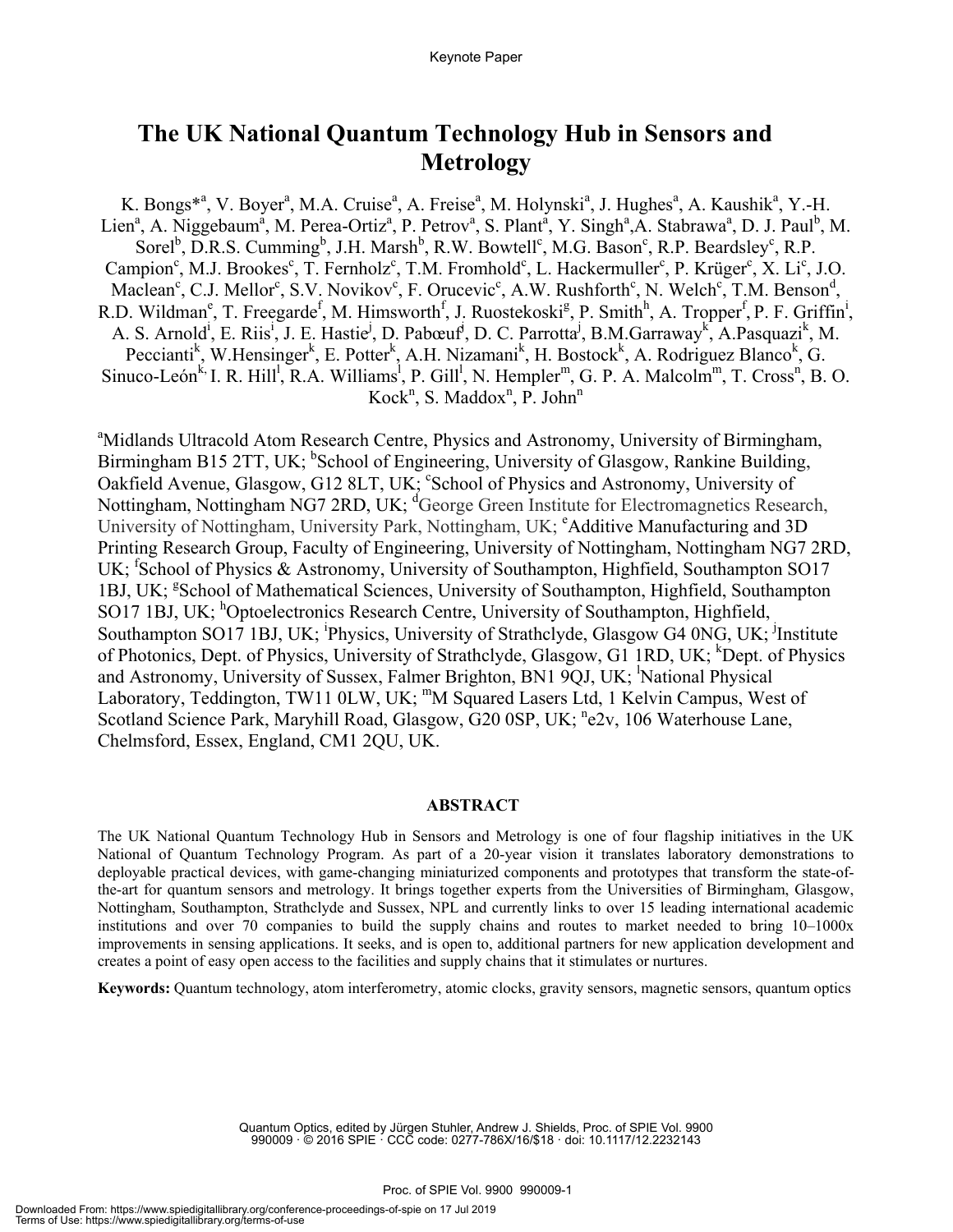# **1. INTRODUCTION**

The Hub programme within a 20 year vision (Fig. 1) is about translating lab demonstrations to deployable practical devices with small reliable game changing components and to drive the application space in the area of quantum sensors and metrology.



Figure 1. Roadmap for developing Quantum Sensors in a programme linking underpinning fundamental research and industry.

The quantum superposition principle lies at the heart of quantum theory and allows two classically distinct and exclusive alternatives to coexist. The mission of this Quantum technology Hub is to take this well-tested corner stone of quantum mechanics and to provide a five year route to marketable devices that, by exploiting this principle, out-perform conventional sensors.

In general terms all quantum sensors in this Hub are based on the ability of quantum objects to be at two places and/or in two different internal states at the same time. First laser cooling and trapping methods are used to prepare the atoms in a well-controlled motional state. Then tailored laser or microwave pulses are used to create superposition states and recombine them after some "measurement time", leading to interference in final state populations. The arrangement of pulses and laser geometry determines the measurement type, e.g. separating paths vertically: gravity, enclosing an area between the paths: rotation, superposing different spin states: magnetic fields and superposing different energy states: time. The result is read out by state-selective detection of the relative population in the two states at the end.

We have identified five areas where laboratory experiments have shown outperformance of conventional sensors: gravity, rotation, clocks, magnetism and imaging. Our strategy is to develop practical prototypes and demonstrators for each of these technologies. By working in tandem with component manufacturers and systems engineers these demonstrators will be built on a common set of interconnecting quantum components. Communication between businesses along the supply chain is enabled by co-locating university scientists with commercial companies.

In parallel, and equally critical, the Hub is seeding the market with early adopters of these sensor technologies. These projects deliver early examples of the technology for a much wider market to understand the potential.

In the following, we will discuss the individual activity areas within the Hub, creating supply chain technologies, training skilled personnel and building markets as illustrated in fig. 2.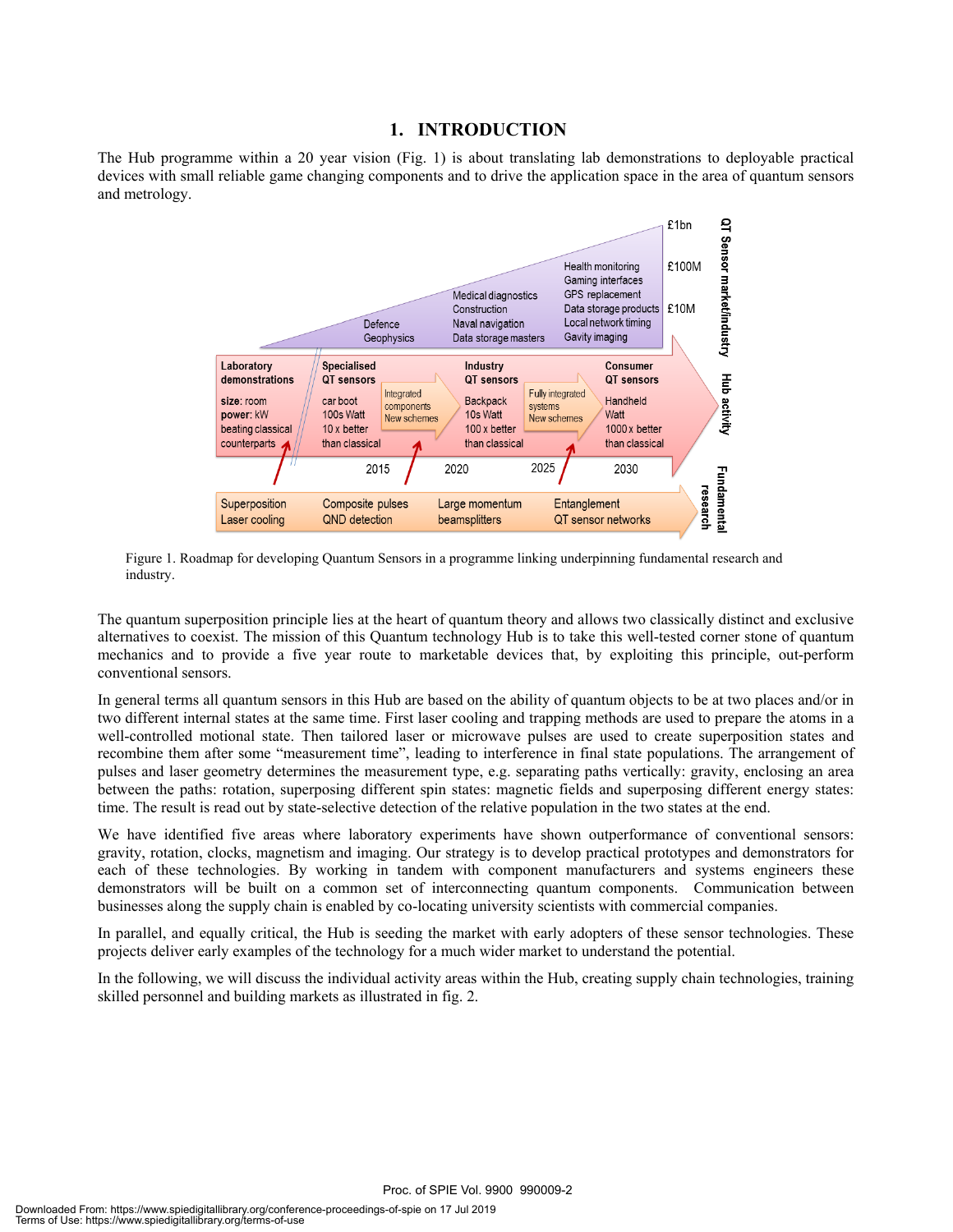

Figure 2. Key components of the UK National Quantum Technology Hub in Sensors and Metrology: (i) Supply Chain Technologies: A coordinated effort involving leading nanofabrication facilities and companies will move beyond the current state-of-the-art by developing mass-production scalable processes for self-contained vacuum, low-power atom chips, fully integrated laser and optical delivery systems, ASICS-ready electronics and additive manufacturing packaging technologies. Industry-involvement ensures that the novel technologies will be made commercially available. (ii) Systems Engineering: Under the supervision of industry, the Hub develops production-compatible technology demonstrators which surpass any classical instrument. A systems engineer facilitates standardization, defining interfaces and providing documentation for efficient knowledge transfer to commercialization partners. (iii) Market Building: The Hub aims to open new markets by running end-user driven, engineering-led activities demonstrating the disruptive potential of quantum sensors in various applications. The bold arrow indicates the activity of gravity in Civil Engineering acting as an example.

# **2. SUPPLY CHAIN TECHNOLOGIES**

The Hub aims to facilitate the formation of a supply chain for the technologies developed within the Hub, opening them for commercialization by companies such that the entire cold atom and ion community will benefit and mass-production scale commercial quantum sensor manufacturers can be established.

The central aim of the technology research of our Hub is to facilitate quantum sensors which are much cheaper and smaller than the current state-of-the-art at comparable precision. This will allow crossing the barrier between the current limited markets e.g. in geophysics and large-platform navigation and open up completely new markets, moving towards the mass-market level and an enormous economic and social impact.

#### **2.1 Lasers**

In a joint effort by the nano-fabrication facilities in Glasgow (GGN), cold atom/ion experts across the Hub and laser companies, we aim to deliver the world's first wafer-scale integrated laser systems for atom cooling and interferometry including experiment control electronics. We anticipate integrated semiconductor laser systems at <1% of the cost and <0.1% of the volume as compared to conventional laser systems for atom interferometry and general laser cooling. The integrated laser system development relies on high yield achieved at GGN, their expertise in integrated systems at telecoms wavelength<sup>1</sup>, narrow linewidth DFB lasers<sup>2</sup> as well as their experience of 700 to 900nm lasers<sup>3</sup>. Systems will be made commercially available via our industry partners.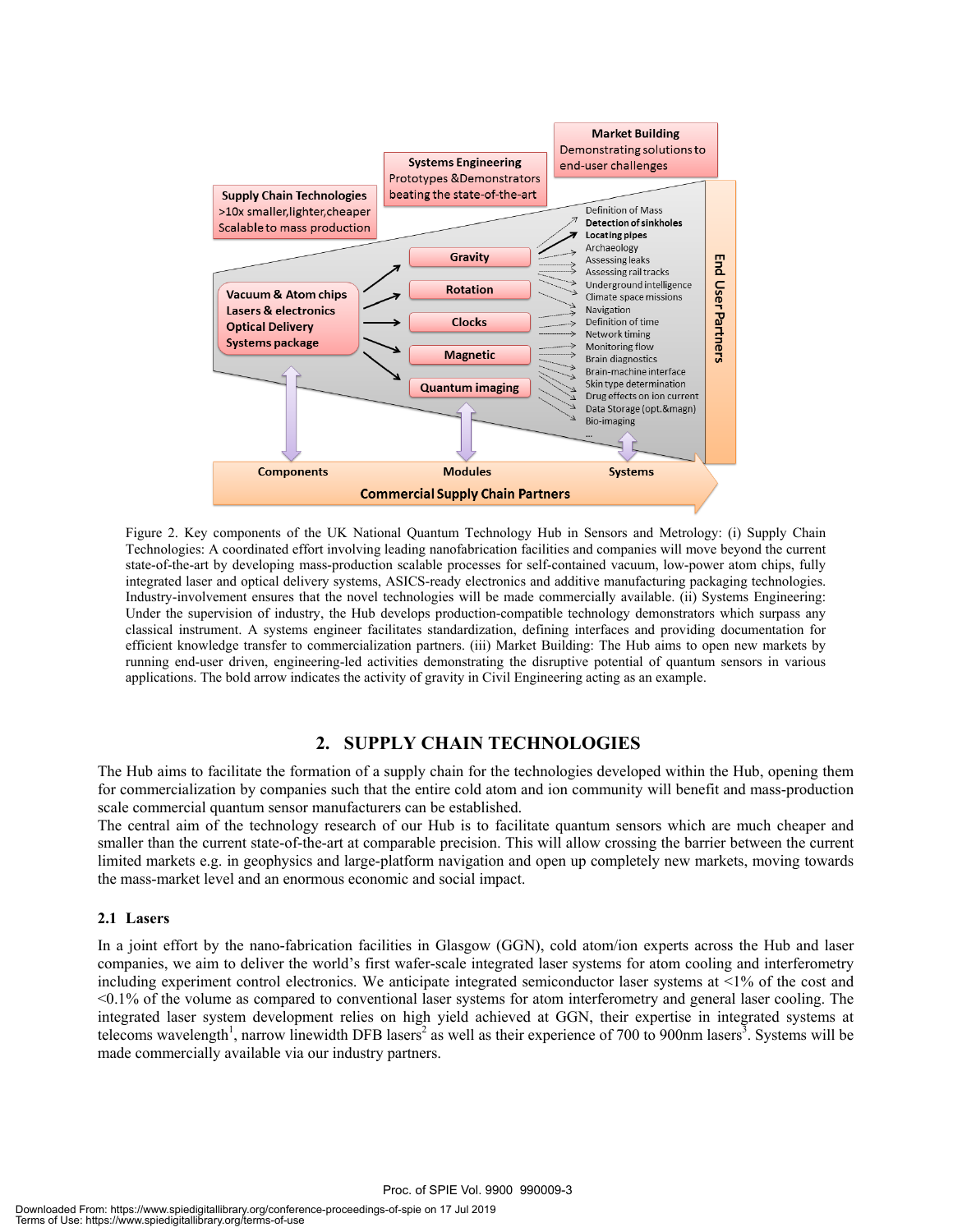In addition the Hub will provide tailored lasers for quantum sensors with specifications outside typical semiconductor ranges. It will be based on VECSEL technology, which is currently replacing several high-power commercial systems due to its compactness, robustness, stability and spectral flexibility. Examples are compact 1W 461nm and narrow linewidth 689nm lasers for Sr optical lattice clocks and lasers for ion trapping. In addition We aim at a miniature coherent femtosecond frequency comb system for optical clock time-extraction. This work is based on experts with pioneering contributions to cw VECSELS utilising a broad range of III-V semiconductors and solid-state laser engineering<sup>4-6</sup> and to femtosecond VECSELS<sup>7,8</sup> with microring femtosecond comb experts in Sussex<sup>9,10</sup>. The Fraunhofer CAP will facilitate the transfer of these systems to interested commercialization partners.

# **2.2 Atomics package**

The Atomics Package creates the environment for the atoms/ions used as probe particles: vacuum, magnetic/electric field generation and optical interfaces. Our Hub brings together experts on atom/ion chip development, self-contained vacuum systems and silica photonics, to provide compact, integrated and robust systems that are scalable for mass-production. Based on our state-of-the-art ion chips with world-leading voltage breakdown<sup>11</sup>, we will deliver ion array chips based on our pioneering work<sup>12</sup> in order to overcome the single ion limit in magnetometry and, potentially, clocks. We use more than 60 years of industrial vacuum electronics experience and detailed cold-atom vacuum developments<sup>13</sup> to develop self-contained pump-less vacuum enclosures, which can be produced at a low cost and in large numbers. Where appropriate these will incorporate a novel laser-controlled and fully UHV compatible atom source invented in Birmingham (UK patent application No 1405258), atom chips and grating MOT designs. The hub combines expertise in semiconductor materials/quantum device development with advances in materials and atom-chip architectures/fabrication techniques<sup>14</sup> to produce compact, low-noise, UHV compatible, atom chips for rotation sensing and magnetometry. In order to overcome the limitation of the current state-of-the-art optical fiber telescope systems to provide a smaller form factor, we will develop flat integrated waveguide to cm-sized transverse output couplers. Utilizing recently develop tilted UV gratings writing techniques<sup>15</sup> we will develop flat integrated waveguide to cm-sized beam transverse output couplers, which can be applied flush to vacuum windows or potentially replace the window itself. The gratings will make use of exquisite control expertise to create anodized and phase controlled couplers for converting single mode waveguide inputs into carefully tailored beam profiles<sup>16</sup>.

# **2.3 System package**

Combining the sensor components into a compact and robust system is a complex engineering task, which in the current state-of-the art requires a substantial manufacturing effort with significant compromises owing to machinability. We bring together the world leading advanced manufacturing expertise from the national EPSRC Centre for Innovative Manufacturing in Nottingham and the Additive Manufacturing and the Interdisciplinary Research Centre for Materials Processing in Birmingham Bham to overcome these limitations. We explore additive manufacturing techniques to deliver 3D printed atom chip base structures and topologically-optimised overall sensor packages including, where necessary, magnetic shields.

# **3. PROTOTYPING AND SKILLS**

The hub aims to demonstrate the performance all supply chain technologies by the development of sensor prototypes surpassing any classical sensor. In this process it will train over 100 students and researchers from academia and industry in the skills needed to build, optimize and operate quantum sensors.

# **3.1 Gravity Sensors**

In the area of absolute gravity sensors a low-volume, high-value market exists for geophysics and defence applications, which is targeted by first emerging spin-offs. The Hub aims to open new high-volume markets enabled by the reduction in size and cost promised by our technology platform. We will target two main areas: (i) absolute gravity sensors for metrology to contribute to the national definition of the kg, in collaboration with our partner NPL, (ii) gravity gradient and gravity array sensors for underground mapping. The technology will be based on free-fall atom interferometry as the currently most precise available method with potential additions of cavity-enhanced large-momentum beamsplitters. Ultimately the Hub aims to integrate the supply chain technology outputs into next-generation <10l gravity sensor units with nano-g sensitivity and demonstrate array operation for gravitational imaging.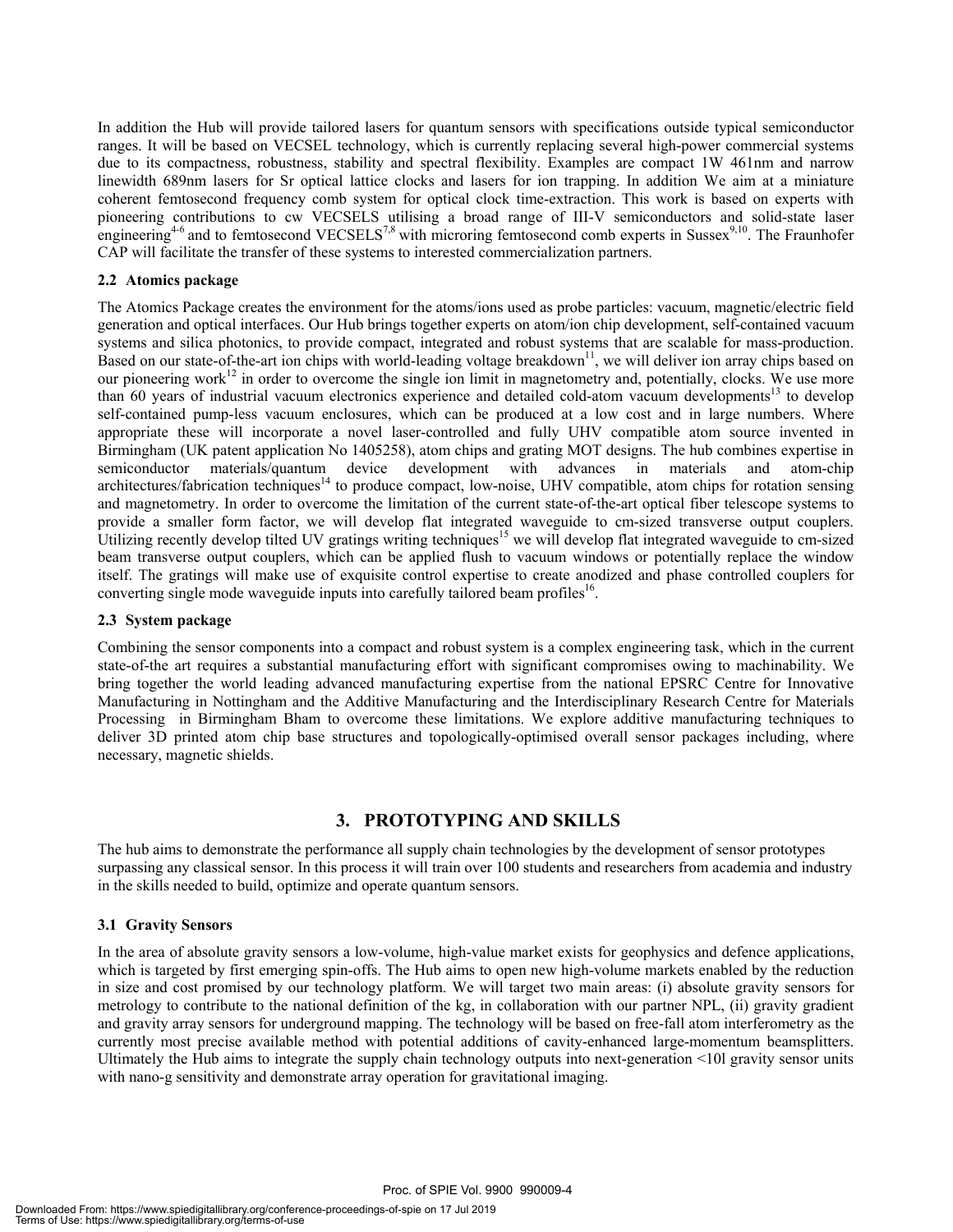# **3.2 Magnetic Sensors**

Our hub aims at the most precise magnetic sensors from the microscale to macroscopic scales. Based on previous demonstration work we will develop a cold atom magnetic microscope<sup>17,18</sup> with 1D-imaging over mm-scale with micron resolution and stroboscopic analysis of dynamic processes and an ion array<sup>12</sup> gradient magnetometer device for mm-cm scale with noise suppression, which have no counterparts on the market. In addition the Hub works on  $\geq$ cm scale magnetic sensing with thermal atoms in microcells for operation at sensitivities competitive with superconducting quantum interference devices (SQUIDs) and significantly reduced cost and environmental demands.

# **3.3 Rotation Sensors**

To our knowledge, there is currently no commercial cold atom sensor for rotation measurements, as precision laboratory demonstrations have so far been based on freely flying atoms in large and delicate setups. The Hub aims to overcome technological challenges in cold atom rotation sensors by developing new pulse techniques<sup>19</sup> and use them to demonstrate a miniature cold atom gyroscope; in parallel, we shall introduce guiding schemes that allow the apparatus to be shrunk massively. As no clear optimum solution is available, we will start from our pioneering suggestions in magnetic<sup>20,21</sup> and diffractive optical<sup>22</sup> atom guides and our developments driving guided rotation sensors in the EU project MatterWave: we will develop alternative schemes such as microwave based waveguides for rotation sensing $^{23}$ . The selection process of a final technology will be aided by developing an industry-compatible systems simulation based on our world-leading optical interferometry simulation programme Finesse (http://www.gwoptics.org/finesse/). The selected technology will be further developed into a compact device aiming at a sensitivity of  $20\times10^{-10}$  rad s<sup>-1</sup> Hz<sup>-1/2</sup>.

# **3.4 Clocks**

Atomic clocks based on hot atoms have been commercially available for some time and are e.g. used in communication networks, in navigation applications as well as research labs. We will follow two main strands in developing a new generation of cold-atom based clocks: (i) A compact, cold atom microwave clock with sensitivity at 10<sup>-13</sup> level based on our single-beam grating technology<sup>24</sup> improving in cost, size and stability over the current state-of-the-art in commercial atomic clocks. (ii) An optical clock with a sensitivity of 10<sup>-16</sup> in a robust portable version based on Sr in a magical optical lattice. These activities are complemented by the NPL development, under UK dstl funding, of both miniature thermal atom and cold ion microwave clocks, and of a compact ultra-stable clock laser for Sr atoms, which builds on NPL's Sr atom optical lattice clock<sup>25</sup>

# **3.5 Quantum Imaging**

Based on previous work by V. Boyer<sup>26</sup> (patent US 7453626 B2); we will develop compact quantum sources of light showing multi-spatial mode squeezing and this enabling imaging applications at ultra-low noise levels.

# **4. MARKET BUILDING**

The Hub engages with leading engineers and medical practitioners to demonstrate the applications and advantages of our prototypes in real-world applications in close collaboration with end-user partners. An example is the Civil Engineering area, where underground mapping is crucial to assess the state and location of sub-surface infrastructure. This provides an example of the type of demonstration activities we aim to deliver in the Hub with interested end-user industry partners. We aim to put a gravity gradient quantum sensor prototype into the hands of engineers to test in a real-world environment motivated by commercial problems, triggering markets and feeding back practical experience into the sensor development.

Initially, the quantum sensors emerging from our Hub will compete in an existing specialized market worth ~£20M/year. However, due to the >10-fold cost reduction that our supply chain technologies will yield, we expect disruptive uses to emerge (fostered by our demonstration activities) and the market for quantum sensors to grow to ~£1bn/year on a 15-20 year time scale. An example is the construction industry market, where our industry co-creation event, held at the Royal Academy of Engineering in May 2014 and attended by 50 industrialists, revealed that an entry threshold of ~£30k per sensor would open a market of 10,000 gravity sensing units per year. Similarly, inertial navigation units for aircraft and ships would have to compete with current technology costing several £10k. At this price level, magnetic sensor systems for healthcare would be used in many hospitals and medical practices worldwide. Targeting sensor production at these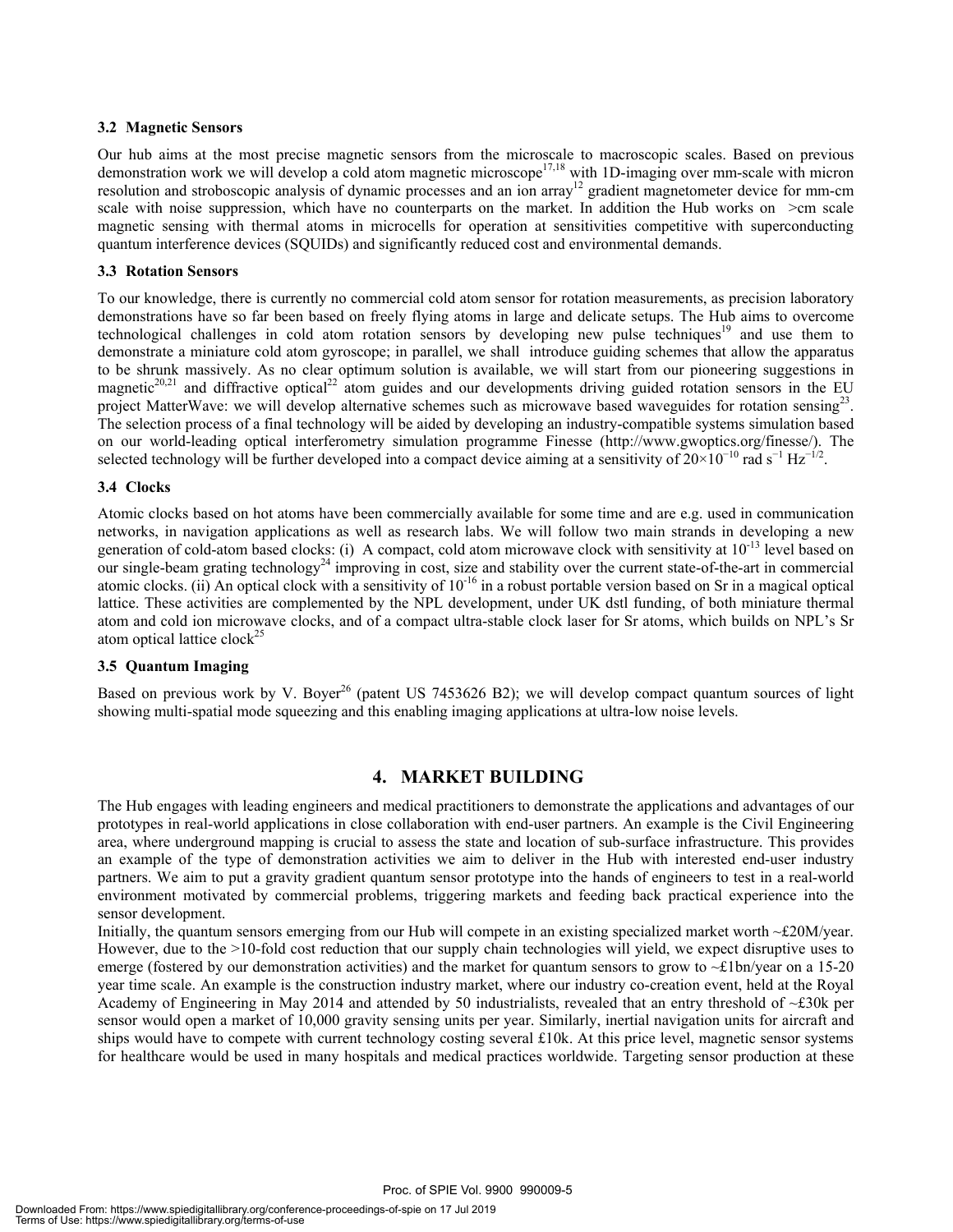markets will bring further price reductions until, at the  $\leq$  f lk level, the multi-million unit consumer markets are reached including in car navigation, magnetic brain-machine/gaming interfaces, and hand-held accelerometers.

In addition to economic potential, sensors have enormous potential impact on society. Examples include: gravity sensors to locate underground pipes and so avoid unnecessary roadworks, monitor integrity under flooding, uncover history by imaging underground remnants, or monitor climatic change by satellite surveillance; magnetic sensors contributing to dementia research, determining skin types and potentially enabling the brain to communicate directly with computers.

# **5. OUTLOOK AND ACKNOWLEDGEMENTS**

The UK National Quantum Technology Hub in Sensors and Metrology is now approaching the realization of the first prototypes, opening up exciting new opportunities in engineering research for real-world applications. We are looking forward to growing collaborations, exploring the benefits ultra-precise sensors for gravity, rotation, magnetic fields and time, as well as multimode-squeezed light sources could bring to future technologies. At the same time we aim to establish a knowledge transfer chain, moving exciting advanced quantum sensing schemes into practical use.

We gratefully acknowledge funding from the Engineering and Physical Sciences Research Council EPSRC under grant number EP/M013294/1and from Dstl under contract numbers DSTLX-1000095040 and DSTLX-1000094497.

### **REFERENCES**

- [1] Zanola, M., Strain, M., Giuliani, G. and Sorel, M., "Monolithically integrated DFB lasers for tunable and narrow linewidth millimeter-wave generation", IEEE J. Select Topics Quantum Elec. 19, 1500406 (2013).
- [2] Hou, L., Haji, M., Akbar, J., and Marsh, J. H., "Narrow linewidth laterally coupled 1.55 μm AlGaInAs/InP distributed feedback lasers integrated with a curved tapered semiconductor optical amplifier", Opt. Letts. 37, 4525 (2012).
- [3] Sorel, M., Giuliani, G., Scirè, A., Miglierina, R., Donati, S., Fellow and Laybourn, P. J. R., "Operating Regimes of GaAs–AlGaAs Semiconductor Ring Lasers: Experiment and Model", IEEE J. Quant. Elec. 39, 1187 (2003).
- [4] Calvez, S,. J.E. Hastie, J. E., Guina, M., Okhotnikov, O. G. and M.D. Dawson, M. D., "Semiconductor disk lasers for the generation of visible and ultraviolet radiation", Laser & Photon. Rev. 3, 407 (2009).
- [5] Parrotta, D. C., Kemp, A. J., Dawson, M. D. and Hastie, J. E., "Tunable continuous-wave diamond Raman laser", Opt. Exp. 19, 24165 (2011).
- [6] Pabœuf, D., Schlosser, P. J. and Hastie, J. E. "Frequency stabilization of an ultraviolet semiconductor disk laser", Opt. Lett. 38, 1736 (2013).
- [7] Quarterman, A. H., Wilcox, K. G., Apostolopoulos, V., Mihoubi, Z., Elsmere, S. P., Farrer, I., Ritchie, D. A., Tropper, A. "A passively mode-locked external-cavity semiconductor laser emitting 60-fs pulses", Nat. Phot. 3, 729 (2009).
- [8] Wilcox, K. G., Tropper, A. C., Beere, H. E., Ritchie, D. A., Kunert, B., Heinen, B. and Stolz, W., "4.35 kW peak power femtosecond pulse mode-locked VECSEL for supercontinuum generation", Opt. Exp. 21 2 1599 (2013).
- [9] Peccianti, M., Pasquazi, A., Park, Y., Little, B. E., Chu, S. T., Moss, D. J., and Morandotti, R., " Demonstration of a stable ultrafast laser based on a nonlinear microcavity", Nat. Commun, 3 765 (2012).
- [10] Peccianti et al. Patent US 20130156051 A1.
- [11]Sterling, R. C., Hughes, M. D., Mellor, C. J. and Hensinger, W. K., "Increased surface flashover voltage in microfabricated devices", Appl. Phys. Lett. 103, 143504 (2013).
- [12]Sterling, R. C., Rattanasonti, H., Weidt, S., Lake, K., Srinivasan, P., Webster, S. C., Kraft, M., and Hensinger, W. K., "Fabrication and operation of a two-dimensional ion-trap lattice on a high-voltage microchip", Nat. Comm. 5, 3637 (2014).
- [13] J. Rushton, J., Aldous, M. and Himsworth, M., ArXiV: 1405.3148.
- [14]Sinuco-León, G., Kaczmarek, B., Krüger, P. and Fromhold, T. M., " Atom chips with two-dimensional electron gases: Theory of near-surface trapping and ultracold-atom microscopy of quantum electronic systems", Phys. Rev. A 83, 021401 (2011).
- [15]Xiong, C., Pernice, W., Ryu, K. K., Schuck, C., Fong, K. Y., Palacios, T. and Tang, H. X., "Integrated GaN photonic circuits on silicon (100) for second harmonic generation", Optics Express 19, 10462 (2011).